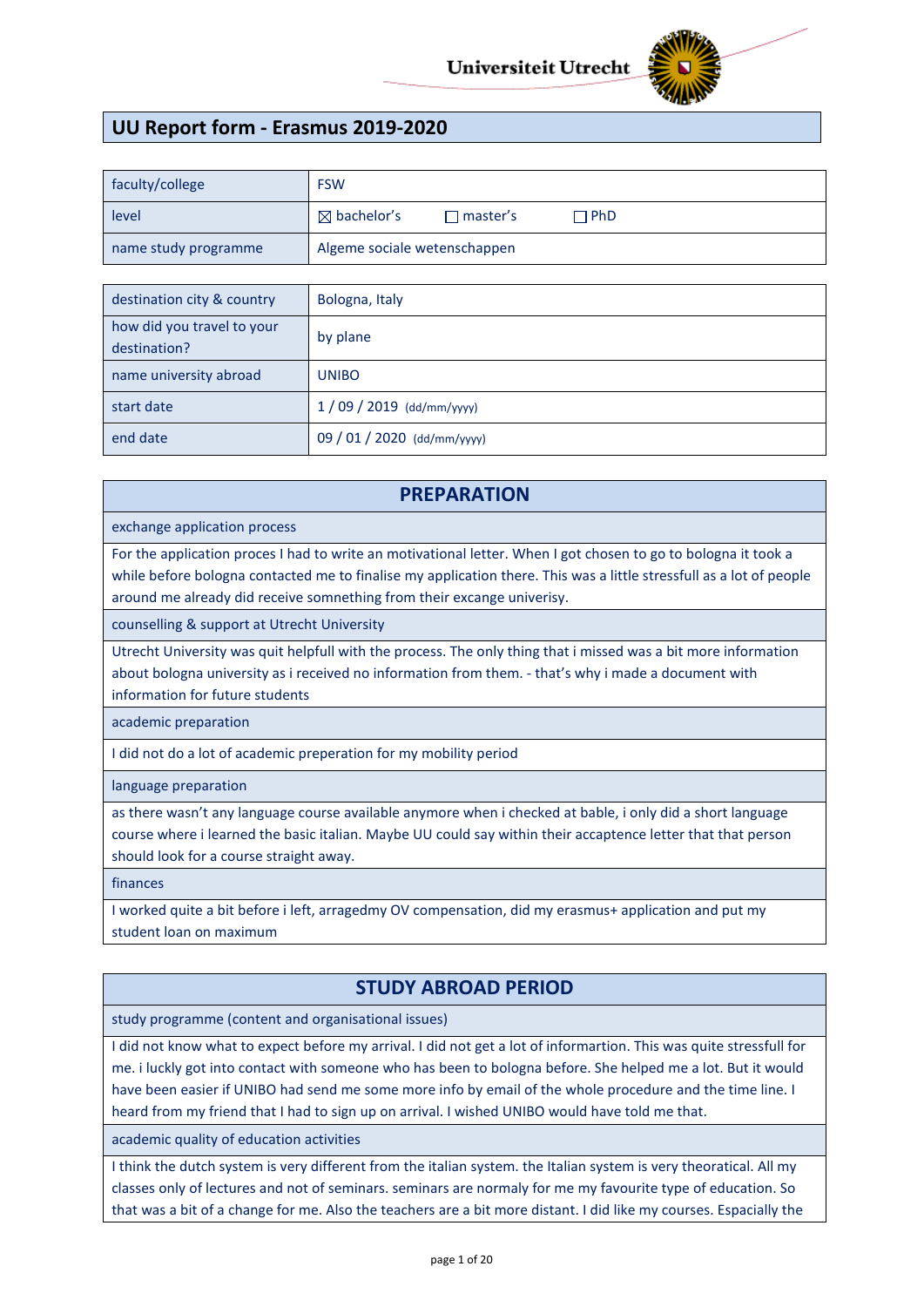

lectures where the students also had to talk and discuss. Also the italian classes where very good. With an amazing teacher. I am happy I could explore some of my intressts, like the position of women in Italy.

counselling & support at receiving university abroad

I did not have a lot of counseling. The International office was very helpful. When i had a problem with a teacher and a grade, they helped me!

transfer of credits

Do not yet have information about this.

## **STUDENT LIFE**

welcome & orientation programme

There wasn't really a lot from the university, there was one day. I could not go there as it was during a lecture and it was in october. By then i was already in Bologna for 5 weeks, so for me it was no use. Maybe this was because I did different courses at different faculties. But everyone i spoke to kind of had te same 'problem'. for this reason I aplied to 2 different international associations

accommodation

I went to Bologna without accomodation. I think it is possible to do it. I had an apartment after 3 weeks. The only thing is, that this was very stressfull. As there were a lot of acctivities and the people i just met did a lot of stuff. So i had to manage my time between my friends and finding a room. I would recommend going there maybe for a week in June and make sure you make a few appointmenst with landlords or landladies to make sure you have a room. If you go there without an accomodation make sure you have a place to stay for atleast two weeks. There are also different websites (I have a document that i will send the IO with more info on this)

leisure & culture

As i said before i signed up to 2 international associations, eseg (ic bologna) and ESN, within eseg i met all my friends in the first weeks i went to a lot of their trrips and activities. but as soon as our group was formed we organised stuff ourselves. I also joint a choir, in the welcomming package there was a leaflet with information about this. Bologna is an amazing vibrant city with a lot of oppertunities

suggestions/tips

Make sure you speak to people who have been there before you go, as they can help you a lot. and when you are there enjoy it till the fullest as it is an experience like no other.

# **CONCLUSIONS**

would you recommend this university/destination abroad to others? please explain

Yes for sure! the only thing that you have to keep in mind is that the level of education in Bologna is different (it is very theoratical and there are a lot of lectures and not that many seminars.It might not have the academic level you whished for, but because it is a different culture, different language and you start from nothing, there are enough challeges to overcome. The Bologna life is just amazing and I made friends for life. It was an amazing experience and eventhough the academic challeges werent as high, the content of some of my subjects i really liked and it made me realise, what kind of direction I might wanna go in.

do you have any additional advice or comments?

I am sending a whole document to the uu. I send a lot of tips to students that are going on exchange in Bologna this semester or the next one. So they can get a lot of information from there.

And my time there is something i will never forget. I can highly recommend everyone to go abroad.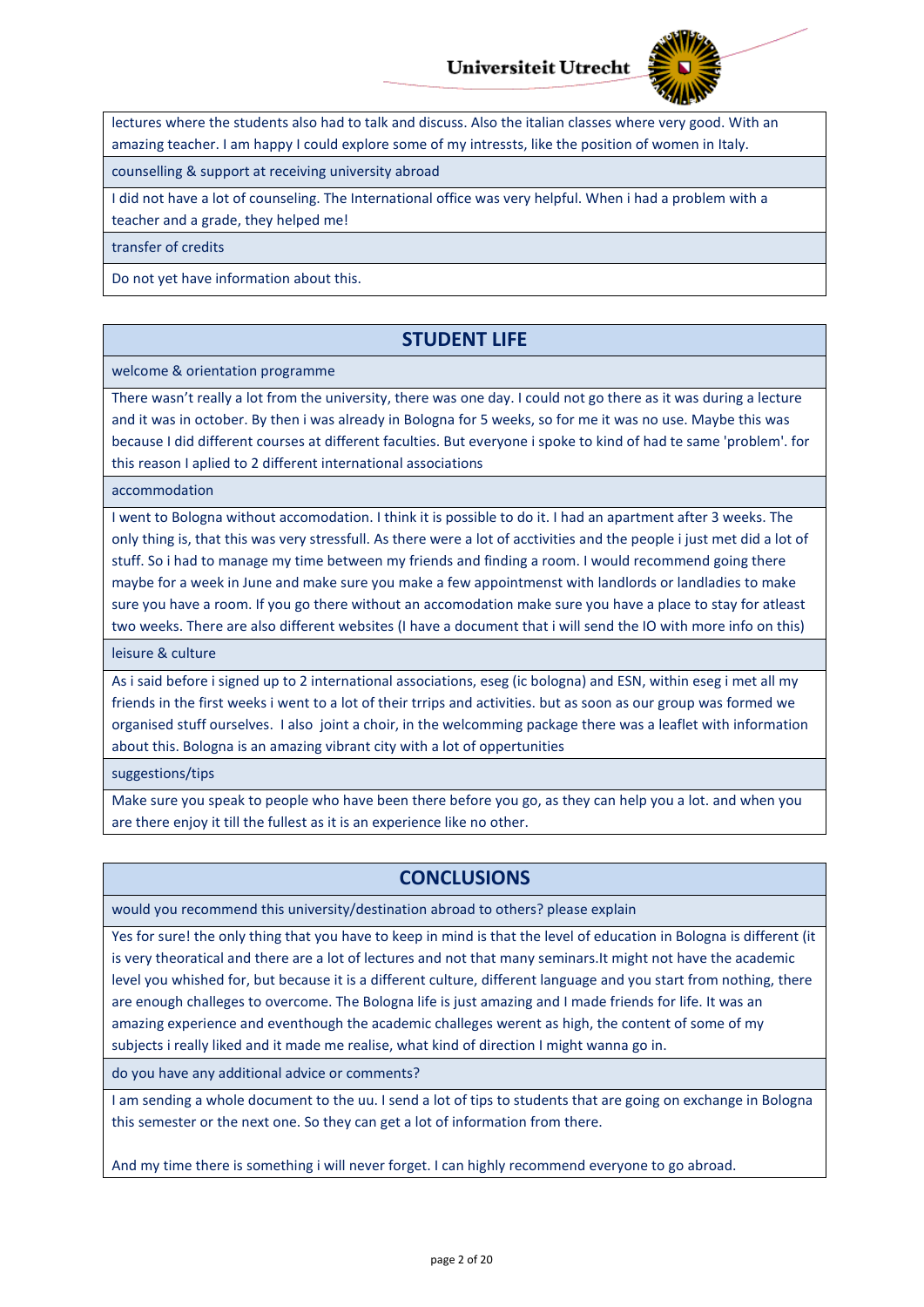

# **UU Report form - Erasmus 2018-2019**

|                                                                                | <b>optional</b> ; only if you allow students preparing for study abroad to contact you (directly) |                                                                                                |  |
|--------------------------------------------------------------------------------|---------------------------------------------------------------------------------------------------|------------------------------------------------------------------------------------------------|--|
| <b>Permission to publish</b><br>contact details**<br>See end note for * and ** | my e-mail address<br>my weblog<br>my Facebook account<br>other (social) media                     | $\boxtimes$ yes: i.j.e.teulings@students.uu.nl<br>$\Box$ yes:<br>$\Box$ yes:<br>$\square$ yes: |  |
| faculty/college                                                                | <b>Faculty of Social Sciences</b>                                                                 |                                                                                                |  |
| level                                                                          | $\boxtimes$ bachelor's                                                                            | $\sqcap$ master's<br>$\sqcap$ PhD                                                              |  |
| name study programme                                                           | Psychology                                                                                        |                                                                                                |  |

| destination city & country | Bologna, Italy          |
|----------------------------|-------------------------|
| name university abroad     | Università di Bologna   |
| start date                 | $05/09/18$ (dd/mm/yyyy) |
| end date                   | $30/01/19$ (dd/mm/yyyy) |

## **PREPARATION**

exchange application process

The application process was nice. You are pushed to really think your decision through, so eventually it becomes very clear for yourself why you want to go to a specific place.

counselling & support at Utrecht University

There was a lot of help provided., but mostly just general information. They have no one who helps you with univeristy specific information, so not super helpful for me.

academic preparation

This was more than okay. In the Netherlands, we have high quality education, so you are more than well prepared for the education in Italy.

language preparation

Before going to Italy I had to study Italian, because the language courses (provided for free by the university of Bologna) required an A1-level. This was not a big deal at all. It is a fun preparation to get yourself in the mood and as long as you know some of the basic words and sentences, you will be accepted into the program.

finances

Before, I thought I would be able to manage with the grant and my savings, so I didn't put a lot of effort into saving even more. I should have definitely done that, since living abroad is more expensive than I thought. Not only groceries are more expensive than in the Netherlands, but also I did not take into account all the trips you want to go on. This of course, has some costs with them and are totally worth the money.

Also I got a great disadvantage moneywise. I was so overwhelmed by all the arrangements and deadlines. I started my application for the Erasmus+grant in June (3 months ahead). It unfortunately took my contact person of the university of Bologna 4 (!) months to respond to me and send me her signature. This meant I had missed the deadline of the application and got no money for the first month, since Utrecht University claimed it was not known for them I was going to apply for the money due to my fault. So be very aware of deadlines and if people at the Univeristy of Bologna do not respond, make sure Utrecht Univerisity is aware of your difficulties (before missing a deadline).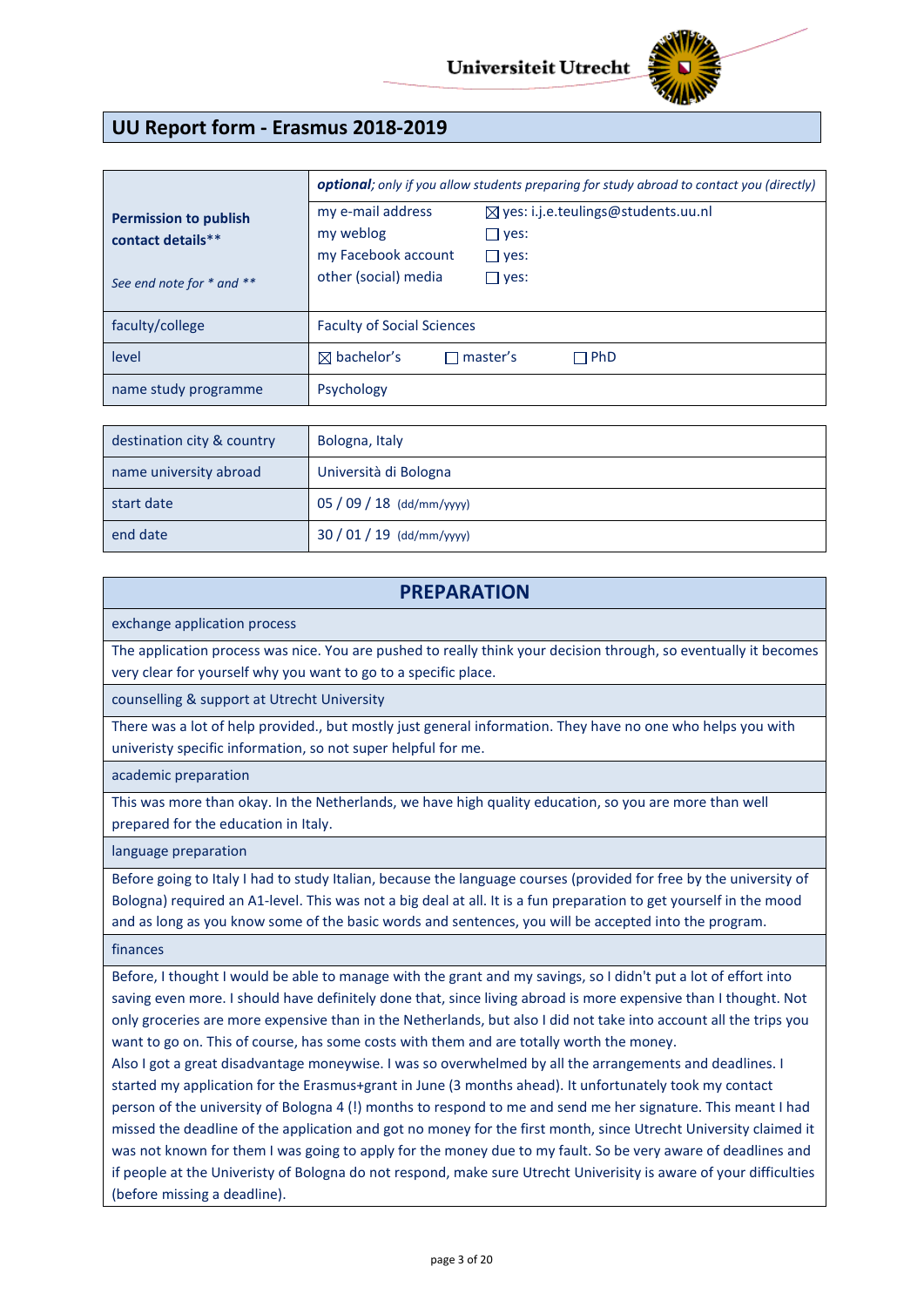

## **STUDY ABROAD PERIOD**

study programme (content and organisational issues)

The study program does not contain a lot of english taught courses. Also, you can only search the catalogs for past years and you cannot see if a course is that in the first or second semester. So basically, you can plan courses all you want (which you should definitely do to give you an idea of what you want to do), but chances are that you are not going to be able to do those courses.

academic quality of education activities

Academic quality was acutally a joke. Lectures are interesting, but exams are easy compared to dutch standards.

counselling & support at receiving university abroad

The international office is open only two hours a day, but when you're there, they can answer your questions. They however do not respond to emails at all and also my specific individual contact person was not responding nor available to meet in person at the university so little to no help.

transfer of credits

This hasn't happened yet, since I am still waiting for the Transcript of Records to be send to Utrecht University.

# **STUDENT LIFE**

welcome & orientation programme

The welcome programme of the university is 1,5 months after arrival and also after all of the courses have already started, so again no help at all. You should join ESN and/or Erasmusland, they will organize fun stuff from the beginning and this is where all the students meet each other!

accommodation

It is very hard to find a room in Bologna, but in the end everyone gets one. I rented a room from july on (even though I was only going in September) and because of Italian policies (read: scamming scenes of normal trustworthy companies) I paid untill the end of February. So be prepared for this Italian Chaos and having to pay more than what you get. Also be aware of scammers in general.

leisure & culture

Bologna is a very lively student city, much like Utrecht. There is something to do every single day and night, where the activities that can be done are very varied. The streets are very lively and the city centre is always fun to just walk around. ESN and Erasmusland are very active and this is where I met a lot of fun people, so I would definitely recommend joining one of them or both.

suggestions/tips

Don't let the chaos and the non-organisation of Italy scare you. It can actually bring and teach you many valuable things. Just be well aware of it beforehand that efficiency is not a priority there, but instead enoying oneself is, so definitely make sure to enjoy that!

# **CONCLUSIONS**

would you recommend this university/destination abroad to others? please explain

For sure! It taught me so much on a personal level. It was a fun experience and the options in Bologna are endless.

do you have any additional advice or comments?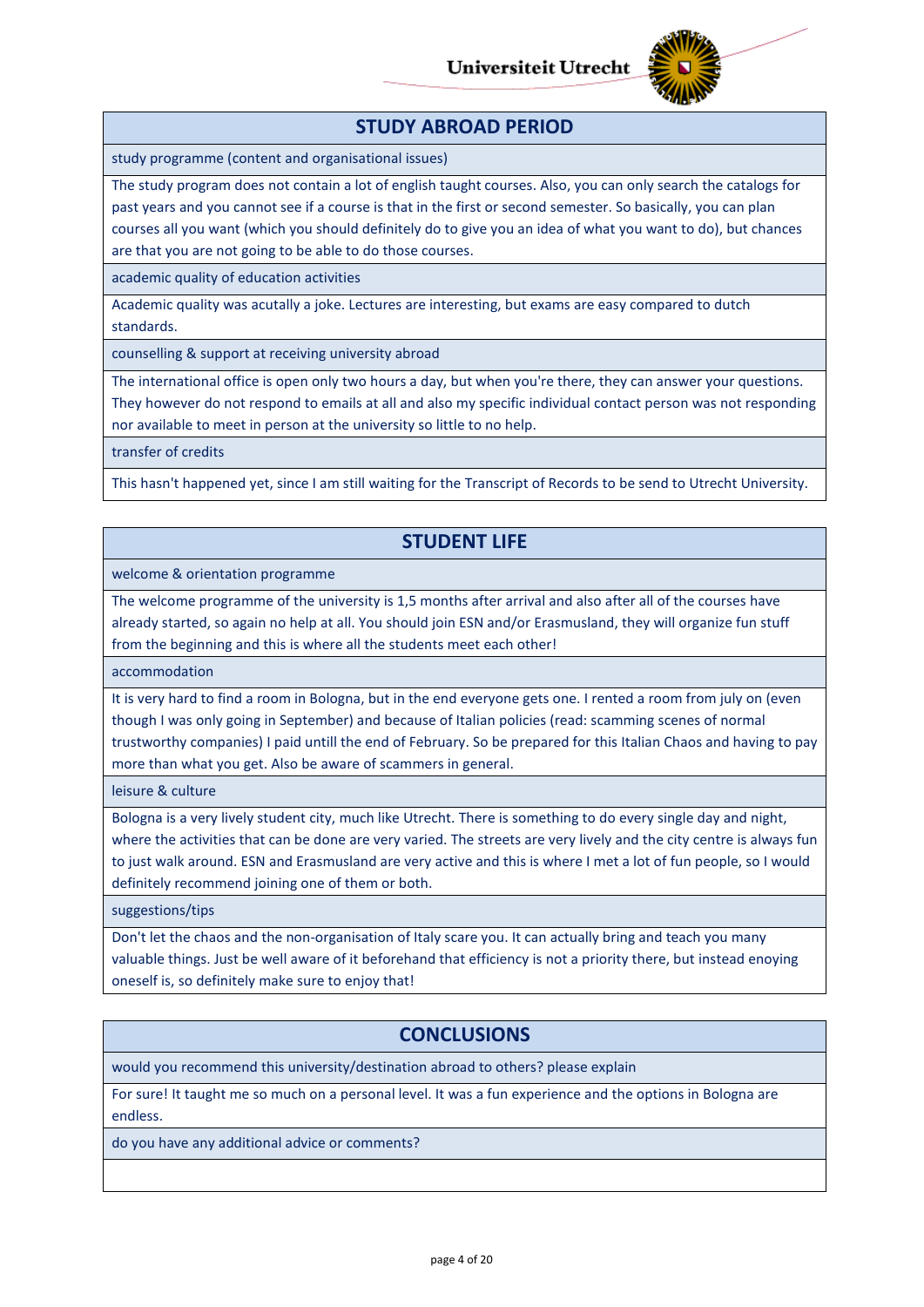

# **UU Report form - Erasmus 2018-2019**

| faculty/college      | University of Utrecht - Social Sciences                 |
|----------------------|---------------------------------------------------------|
| level                | $\boxtimes$ bachelor's<br>$\Box$ PhD<br>$\Box$ master's |
| name study programme | <b>Pedagogical Sciences</b>                             |
|                      |                                                         |
|                      |                                                         |

| destination city & country | Bologna, Italy                             |
|----------------------------|--------------------------------------------|
| name university abroad     | Alma Mater Studiorum Università di Bologna |
| start date                 | 04 / 09 / 2018 (dd/mm/yyyy)                |
| end date                   | $14/01/2019$ (dd/mm/yyyy)                  |

## **PREPARATION**

exchange application process

The deadline for the application is quite early already, usually the first of December so this is something you need to know way before already. After that I didn't have quick deadlines anymore. It is important to try to make a schedule when all the deadlines are to not miss any, since they're not all that clear but once you've done that it's pretty easy to keep up with the whole process and be on time for everything. Bologna usually is a popular destination, I had heard of people who didn't get in, so it's good to also think very well about a second choice and to not put Bologna as a second or third choice I think.

counselling & support at Utrecht University

The international office always responded super fast and helped me very well with everything I asked them about.

academic preparation

There was no academic preparation needed for me. I mostly did master courses while I'm currently doing my bachelor's and even that level was sufficient with my knowledge from my bachelor.

language preparation

I practiced my Italian before going there, as all of my subjects were in Italian. Also the University of Bologna offers free intensive Italian courses at the start of the year, you only need to be very fast when the subscription opens.

#### finances

I started saving money before. The costs of the life in Bologna is pretty similar to the costs in Utrecht I would say. Considering it is also nice to get to know the country and you want to travel.

## **STUDY ABROAD PERIOD**

study programme (content and organisational issues)

I did three courses related to my own study, one Italian course and one random course. The courses related to my study were all master courses, so these were a bit harder I would say, but they do consider you don't speak Italian fluently during the exam so that helped me a lot. I started with only two courses related to my own study, but then I found out I would receive less points for a course I was doing as I would stay until January and not longer. This was very unclear for a long time and then I had to choose a third course halfway November which made me have a delay.

academic quality of education activities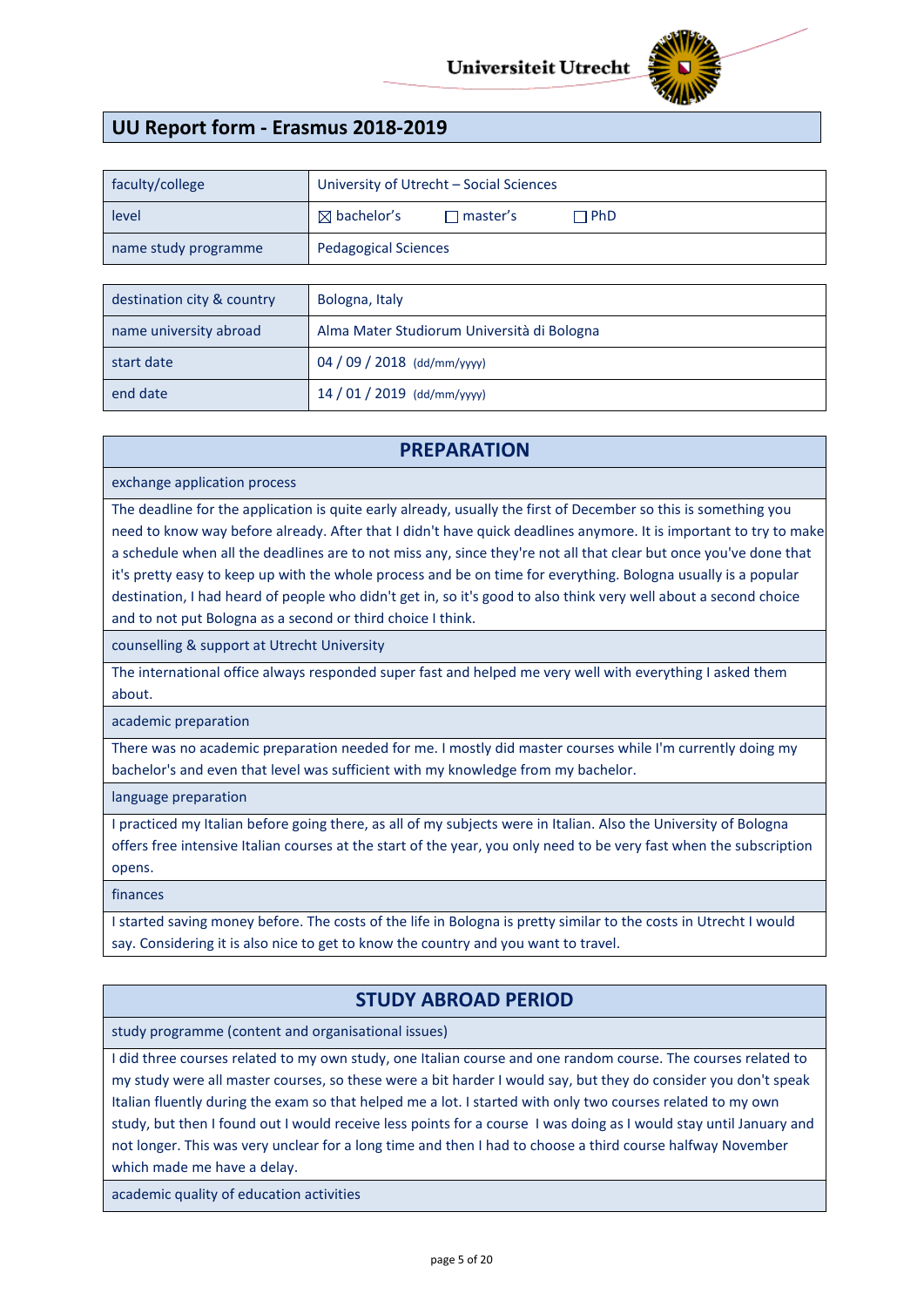

The quality of the courses was good, but the exams were not that hard. Mostly you had to learn multiple books for one exam, but then the examinator was not that strict at all, they have different rules for Erasmus students.

counselling & support at receiving university abroad

In Bologna it is quite difficult to get support. They don't respond very fast on e-mails and it's often unclear where you should ask for help. Only in person they would be a bit more clear. They always did try to help you well once you're in the right place. It can only take some time.

transfer of credits

Hasn't happened yet

# **STUDENT LIFE**

welcome & orientation programme

There was one welcoming day, but that day I had an obligatory lecture so I missed it. They do have two student associations who help you get to know the city and the system better. Most things I got to know was from them, via other Erasmus students etc.

accommodation

This is a big problem in Bologna. I was lucky and found it via someone who had studied there two years before me, but I know many people who didn't find a place to stay until weeks after the lectures had already started. I would suggest to start looking way before, online on Facebook and asking students who have been there before if possible. The best is to find a place within the walls, you'll experience way better the life in Bologna. Also outside could easily be possible as you can travel by bus with a card for €10 the whole year and Bologna is flat, so everything is possible to do by bicycle too.

leisure & culture

The culture is great in Bologna, everyone basically lives outside, even in the winter. IT's very easy to meet people that way. It helps a lot if you know how to speak Italian, that way you can really get to know the italian culture and be in touch with more Italians. The nightlife is great, every day seems a Saturday, only Sunday night there's less to do. They got many cheap bars in the University area where they sell cocktails for only €3 and that makes it nice and possible to go out very often. Also the student associations offer lots of activities and often it's possible to skip some lectures and travel around Italy as Bologna is very centered. With FlixBus and Ryanair it's easy to find cheap tickets to in about every place.

suggestions/tips

Buy a bicycle, but make sure you always lock it well, connecting a pole or connecting anything or it gets stolen. Many bikes get stolen in Bologna. Try to make Italian friends, as you will get to know the culture way better and you'll get to know more cheap places in Bologna.

# **CONCLUSIONS**

would you recommend this university/destination abroad to others? please explain

Yes I would, it is super easy to make friends, both exchange students as Italians. Most Italians come from the south or north and aren't originally from Bologna, so they don't have family or old friends from high school and are also looking for new friends and open for new experiences.

do you have any additional advice or comments?

It is also very easy to change courses while the courses already started (if you don't study medicine or engineering), so if you don't like a course or aren't sure about a course you can always change. You can also try many courses at the start to see what you like and choose after. Also, don't stress too much before actually arriving there, everything will seem super vague, but when you go to the check-in at the office in Bologna a lot of things will be more clear and other students can also help a lot. Try to go to the office as fast as possible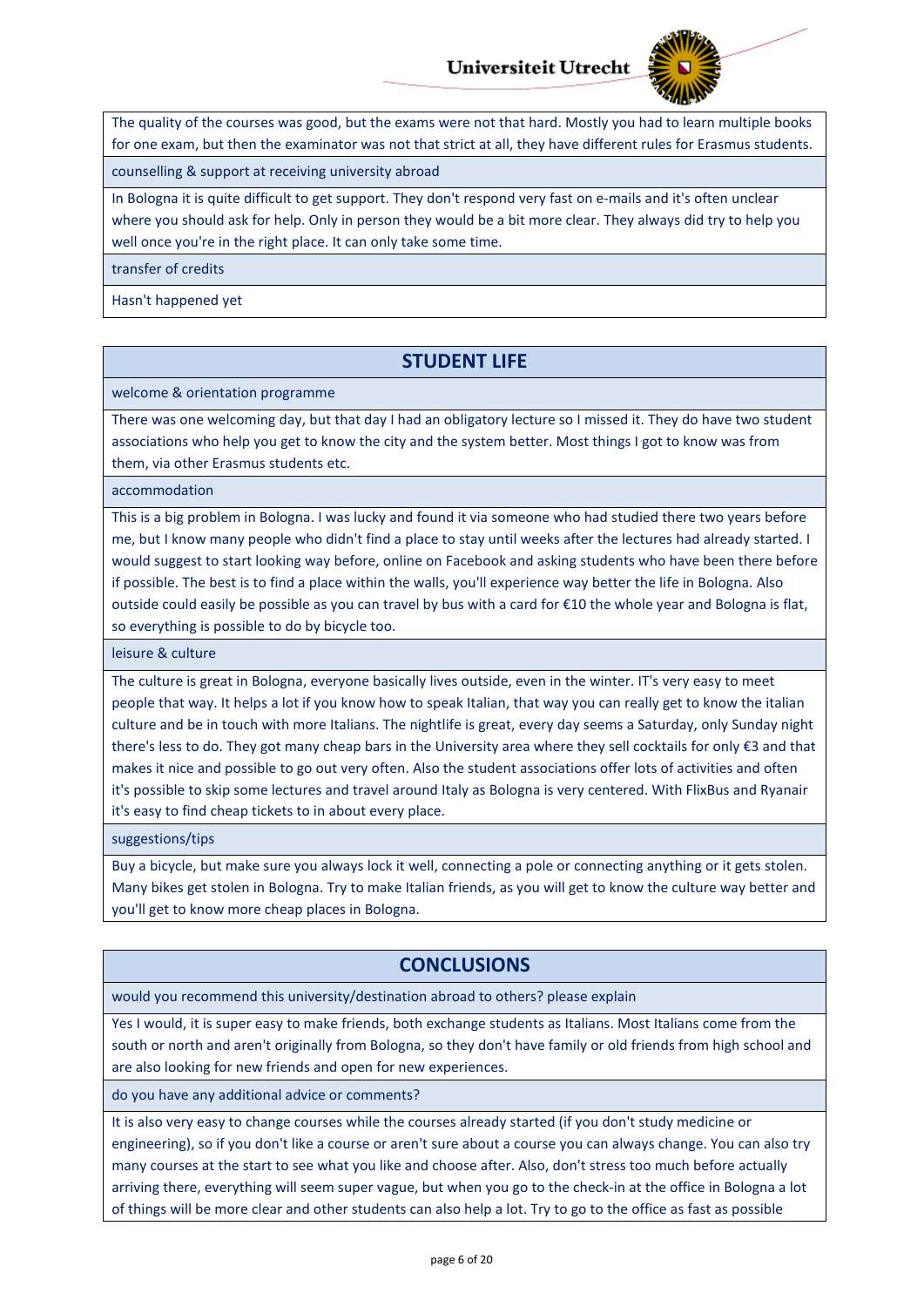

when you arrive, because it will also give you advantages and access to many things online. It's also nice to go to Bologna some weeks before your courses start to get to know new people and the city.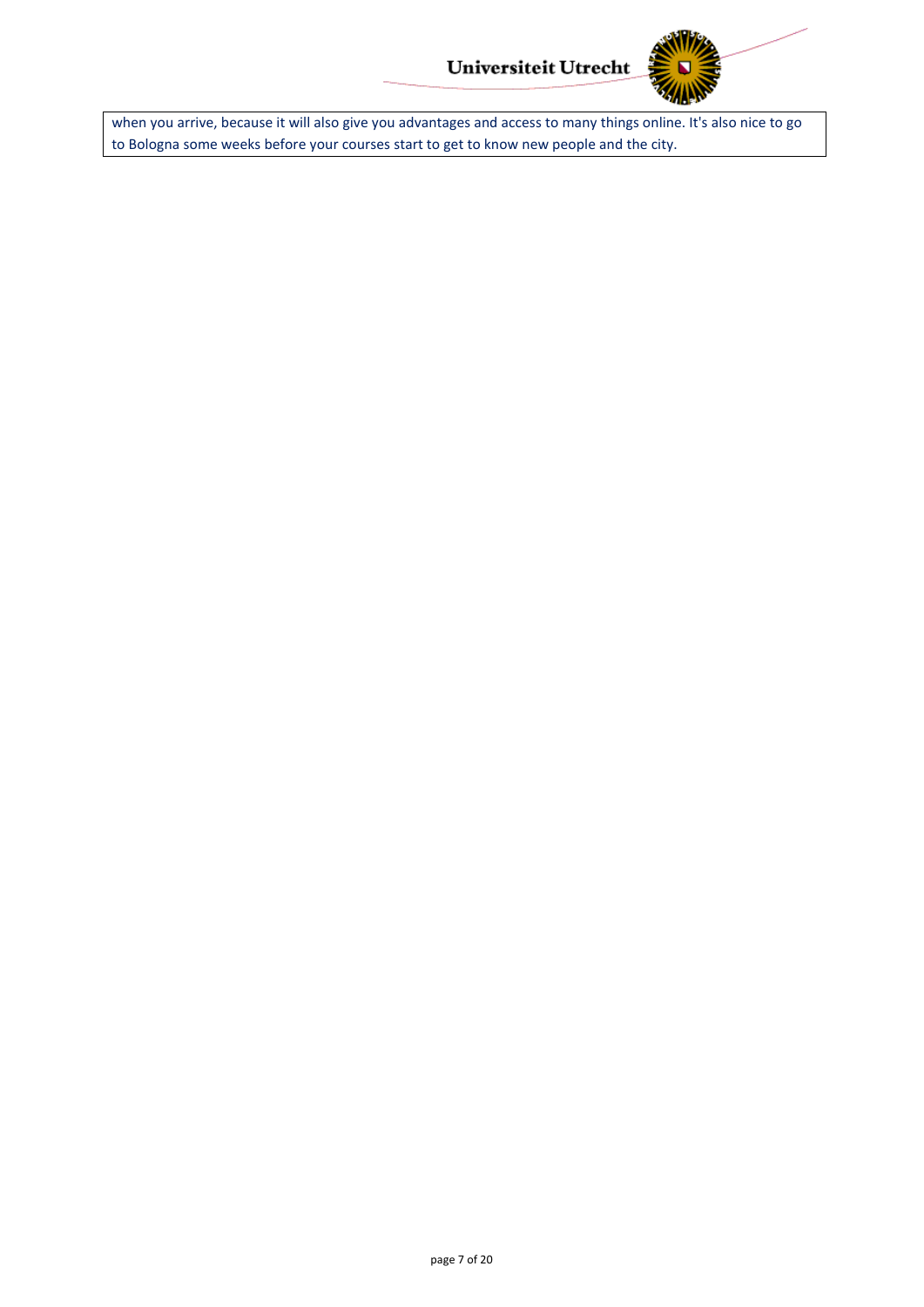

# **UU Report form - Erasmus 2017-2018**

| faculty/college      | <b>Social Sciences</b> |                   |            |
|----------------------|------------------------|-------------------|------------|
| level                | $\boxtimes$ bachelor's | $\sqcap$ master's | $\Box$ PhD |
| name study programme | Psychology             |                   |            |

| destination city & country | Bologna, Italy              |
|----------------------------|-----------------------------|
| name university abroad     | Università di Bologna       |
| start date                 | $18/09/2017$ (dd/mm/yyyy)   |
| end date                   | 02 / 02 / 2018 (dd/mm/yyyy) |

## **PREPARATION**

exchange application process

Before going on exchange there are some things that need to be taken care of: Learning Agreement, financial plan, grant agreement and language test. You will receive notifications by e-mail by the time, and you should read the document 'timeline and instruction' to check if you're on schedule with submitting everything.

counselling & support at Utrecht University

I couldn't wish for any better help! My questions were always answered very quickly, even when I was abroad.

#### academic preparation

I didn't do any academic preparation.

language preparation

From the moment i heard I was placed for Bologna I started learning Italian by myself online. The University of Bologna offers a free online course for exchange students called ICON. You have to email the international desk to receive the codes for taking the free course, I found it really helpful.

Once i arrived in Bologna (3 weeks before the classes started) I attended language classes at a school called Madrelingua, it's a bit pricy but I thought it was worth it. The classes were small, the teachers were very kind, the school is exactly in the centre, and the school was mixed with people from all ages and backgrounds, so I made very different kind of friends (which is nice because during your stay you will mostly only hang out with exchange students). Also there's a discount at Madrelingua for students.

After this I attended an informal language course at Kinodromo, which was not so good. But it was very cheap and it was a way to meet new people again.

And afterwards I attended the extensive language course from the University (there's also an intensive one). It's wise to take the course, because it's good and it's free. But you have to apply in advance, so check the website regulary to see when the deadline is!

finances

I started saving 1 year in advance, and I had a savings account. You receive an erasmusgrant for 4 months (when you're mobility period is for 1 semester), for Italy that's around 270 euros a month. The public transport compensation is monthly 90 euros.

# **STUDY ABROAD PERIOD**

study programme (content and organisational issues)

My advice is to use the first 2 weeks of university to attend as many courses as possible and to decide later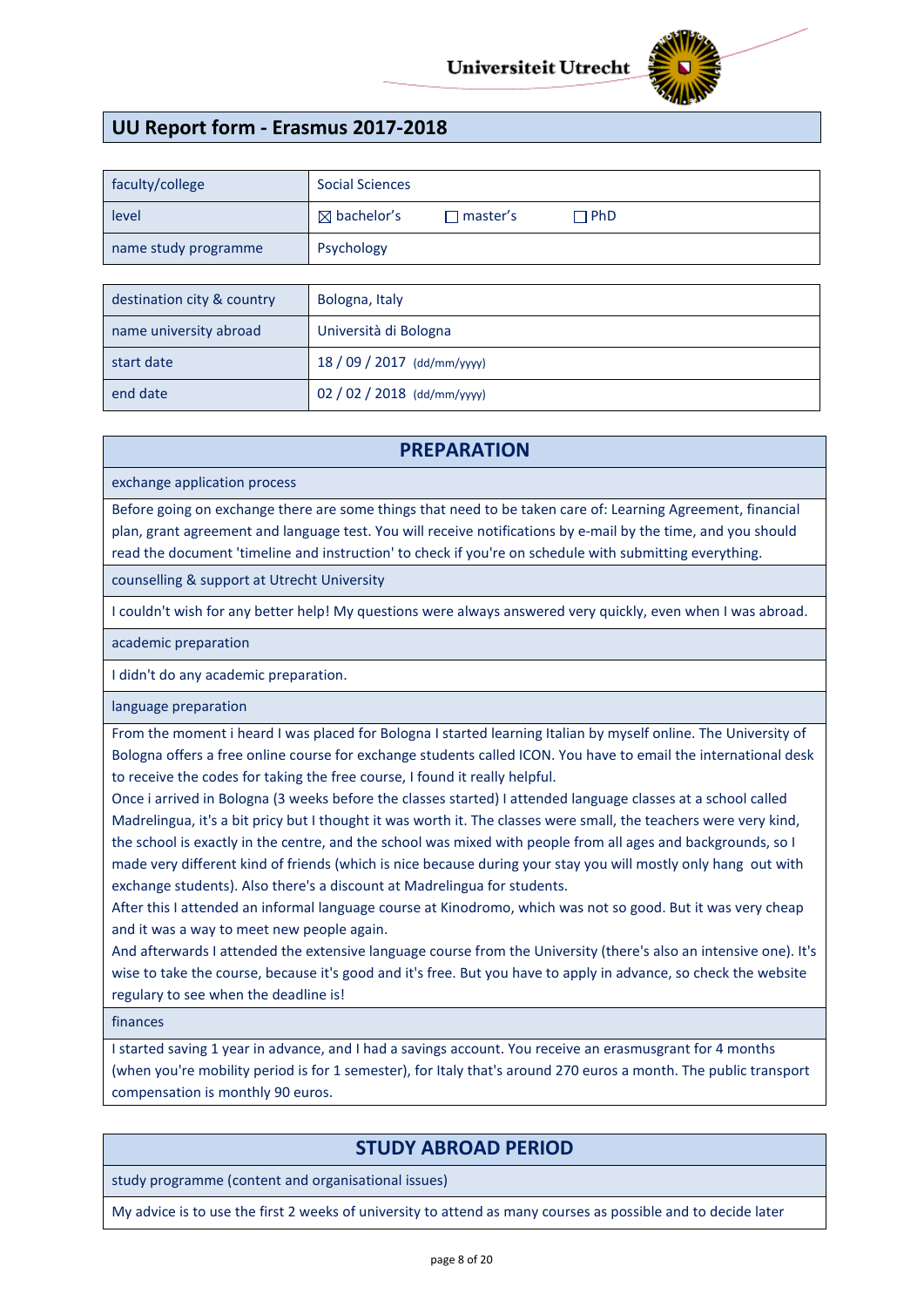

which courses seem nice and which professors you like. Because the actual lectures give a better impression of the course. Also you're not obliged to enroll for a class in order to attend it, so you're free to go to all classes. At the end everyone I knew had completely different classes than was written on the Learning Agreement. I recommend the course 'Introduction to Italian culture', because it's open to all exchange students and it's very interesting. You only need to attend a lecture once a week and write a final paper and you receive 6 credits. For the language course from the University you also receive 5 credits if you pass.

My only issue was that my language preparation wasn't enough to follow courses in Italian, but almost all courses from the faculty are in Italian. Eventually I emailed and I could take all my courses from other faculties (so also in English), because I was on exchange in my 'profileringsruimte', and erasmus students in Bologna are free to choose whichever courses they want!

I decided to take one course in Italian because I wanted to try, the lectures were difficult to follow and the book was difficult to read but the professor was realy kind and helpful for erasmus students. So i passed this course.

academic quality of education activities

There were only lectures and no 'werkgroepen'. The academic quality was definetly lower, but that doesn't mean you don't have to work at all for school.

counselling & support at receiving university abroad

Very good, the people at the office are very kind. And my exchange coördinator responded very quick per email.

transfer of credits

Not yet

# **STUDENT LIFE**

welcome & orientation programme

There was no special welcome programme, only 1 lecture where the most important things for exchange students were explained.

accommodation

This is a real struggle in Bologna, because every year there are too many students in comparison to the house offers. The university doesn't offer accomodation, but there are some organisations like 'camplus', but you have to be quick before it's full, so check all the websites!

I didn't have a room before I went to Bologna and it took my 3 weeks to find something. I found a really nice room a little outside the 'walls', but it was only 10 minutes by bus from the centre (I walked most of the times, 30 minutes, but it's really nice to walk in Italy especially when the sun shines, it didn't bother me at all:)). The most important thing for me was if it's a safe neighboorhoud where you can walk alone at night for example. The areas in the north behind the station are known to be a little less safe, Bolognina and San Donato. But overall Bologna is a really safe city and you shouldn't worry abou that.

It's useful when you find a place outside the centre to check how the public transportation is in that area (if there's a nightbus for example). Or get a bike for less than 50 euros.

leisure & culture

Bologna is such a student city, every night it's full on the streets and there's always an event or something going on. There are many many bars where they often they play live music. When it's warmer the nightlife is also happening a lot on the streets. The city is maybe just as big as Utrecht, but I think it's way more lively. There are clubs where mostly exchange students go, but there are also some alternative ones where only locals go, try to go there!

In Café Zamboni and Lab16 you can have Aperitivo (unlimited food and 1 cocktail) for 7 euros! The museas are free on the last or first Sunday, check online!

Join the Erasmusland and ESN trips, it's a good way to meet people and they have pretty good price offers. Go to the Opera, it's only 10 euros for students!! And it's a great experience. But book at least 3 weeks in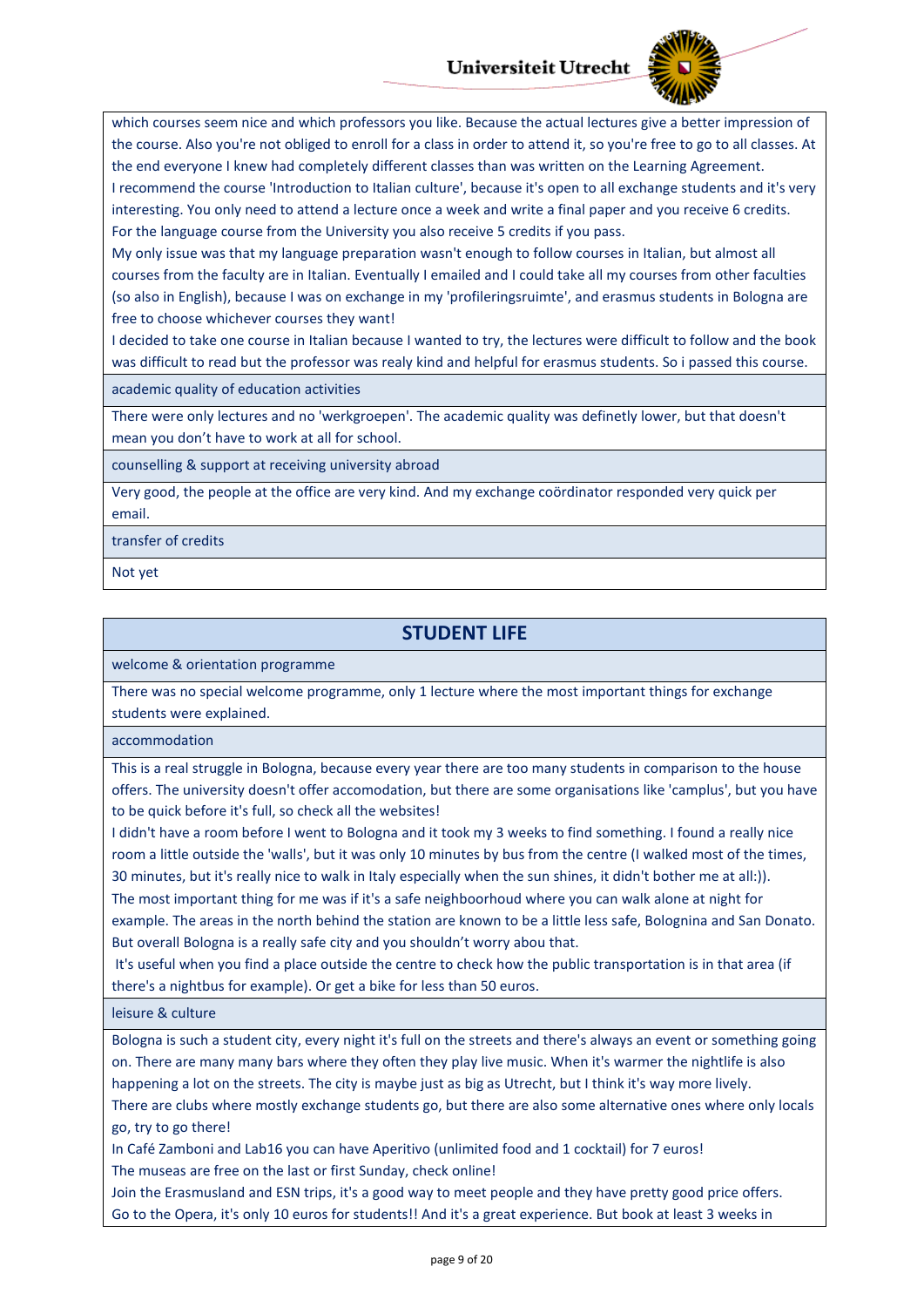

advance for good seats:)

suggestions/tips

Try to go to bars and clubs where mostly locals go so you can get in contact with Italian students.

## **CONCLUSIONS**

would you recommend this university/destination abroad to others? please explain

Definitely. Every Italian says the same: Bologna is a university city. The university is well known and also popular under Italian students from all over Italy. The city is a not very big, but that makes it easier to get to know it very well and to get attached to it. You don't have to worry you get bored because there is something going on every day. It's sometimes hectic, but you can find your quiet places in for example Giardini Margherita.

do you have any additional advice or comments?

Get a room before coming, because afterwards it's gonna be realy difficult. The best way to do this is via facebook, join all the facebookgroups about rooms for rent, for example: Bologna in affitto. Try to write them in Italian, because then you will have bigger chance of respons. And don't transfer any money before skyping with the person.

Get the ESN card because then you'l have a discount and free luggage for Ryanair flights for the whole year. The university offers a busticket which only costs once10 euros and you can use it during your whole stay, unlimited! ( you will probably receive an e-mail about this)

Travel!! It's very easy and cheap to visit other beautiful Italian cities, because Bologna has the perfect location. And enjoy your time, because it will be over before you know it!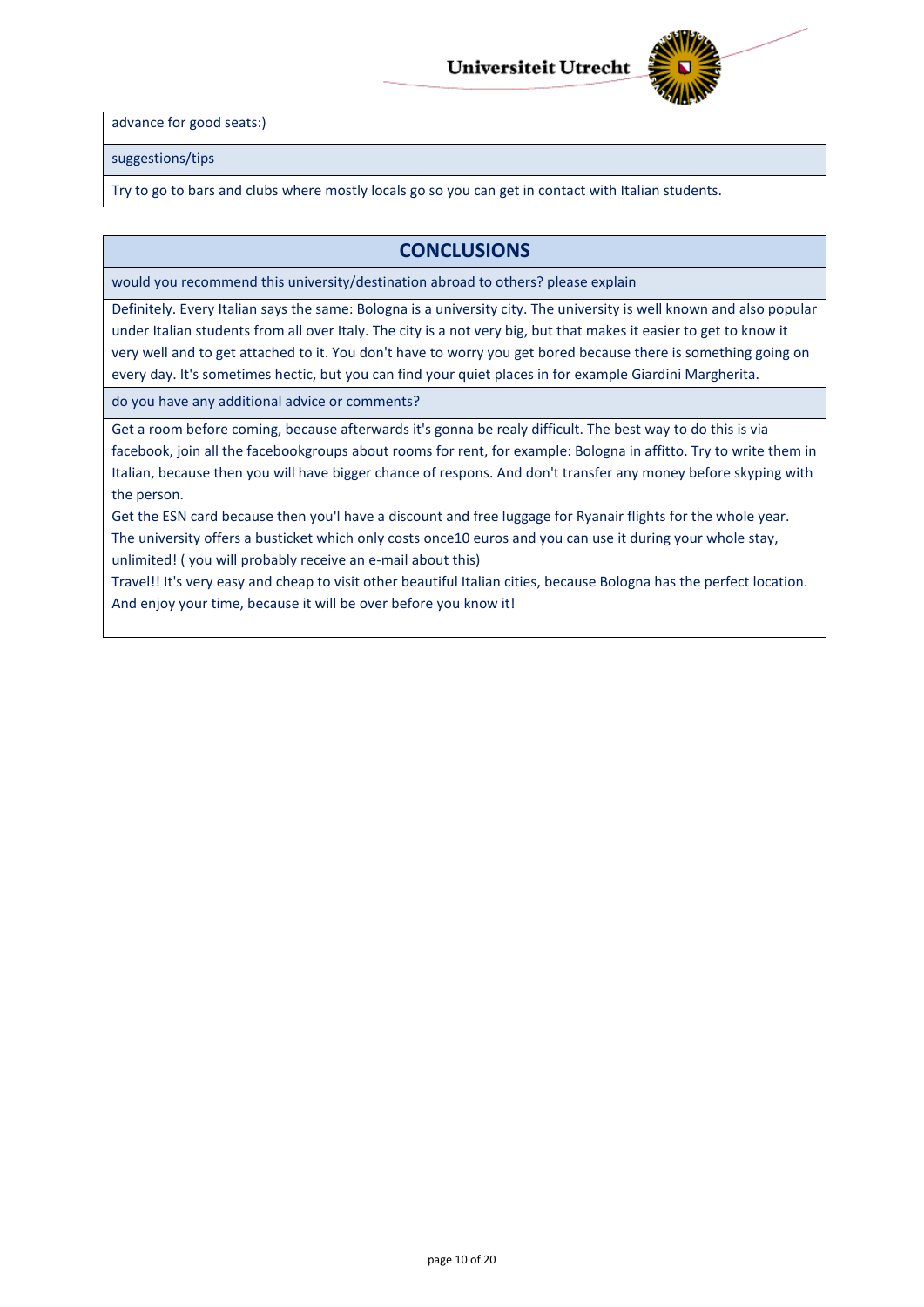

# **UU Report form - Erasmus 2016-2017**

| faculty/college      | Social sciences                                           |  |
|----------------------|-----------------------------------------------------------|--|
| level                | $\boxtimes$ bachelor's<br>$\Box$ PhD<br>$\sqcap$ master's |  |
| name study programme | Algemene Sociale Wetenschappen                            |  |

| destination city & country | Bologna, Italy              |
|----------------------------|-----------------------------|
| name university abroad     | University of Bologna       |
| start date                 | $10/09/2016$ (dd/mm/yyyy)   |
| end date                   | 26 / 01 / 2017 (dd/mm/yyyy) |

#### **PREPARATION**

exchange application process

Luckily there´s enough information about how to apply to study abroad for the semester. It´s nice that the UU allows you to go to many different countries and cities. The thing I found to be a bit strange was the distinction between going abroad via the university or going abroad via your faculty.

counselling & support at Utrecht University

I really appreciate the work the International Office at the UU does. I have emailed them many times with my questions and their answers were usually very quickly and useful!

academic preparation

I didn´t have specific academic preperation, because I was free to choose any course I wanted to do. (Because it was in my 'profileringsruimte')

language preparation

By going on exchange via the faculty there was the requirement to do 2 courses in the same faculty in the hosting university. For me this meant I had to take 2 courses from the Faculty of Social Science in Bologna. These courses were only given in Italian, so I had to learn the language. Prior to going to Italy for my studies, I went to Italy for two weeks to do an intensive language course. This meant I went to school from 9-14 every day for two weeks to speak Italian. On my arrival I followed another intensive course of two weeks, which is offered to students for free by the university (when you are fast enough to subscribe). After this I did an extensive course, which meant I went to Italian class two times a week, two hours each.

finances

I tried to calculate how much money I would be able to spend and make a planning for it. The amount of money I used was a lot more than I calculated for.

# **STUDY ABROAD PERIOD**

study programme (content and organisational issues)

I did some random courses, so I'm not quite sure how to answer this question. I found the content of the courses to be interesting. The organisation was a bit harder, but I think this will be the case at any university in Italy. It was not really clear for me what the courses were going to look like, what the exams would look like etc etc.

academic quality of education activities

I think the quality of the contents of the courses was normal/high, but the way the exams of some courses were graded was not how it would be at the UU, they were less strict.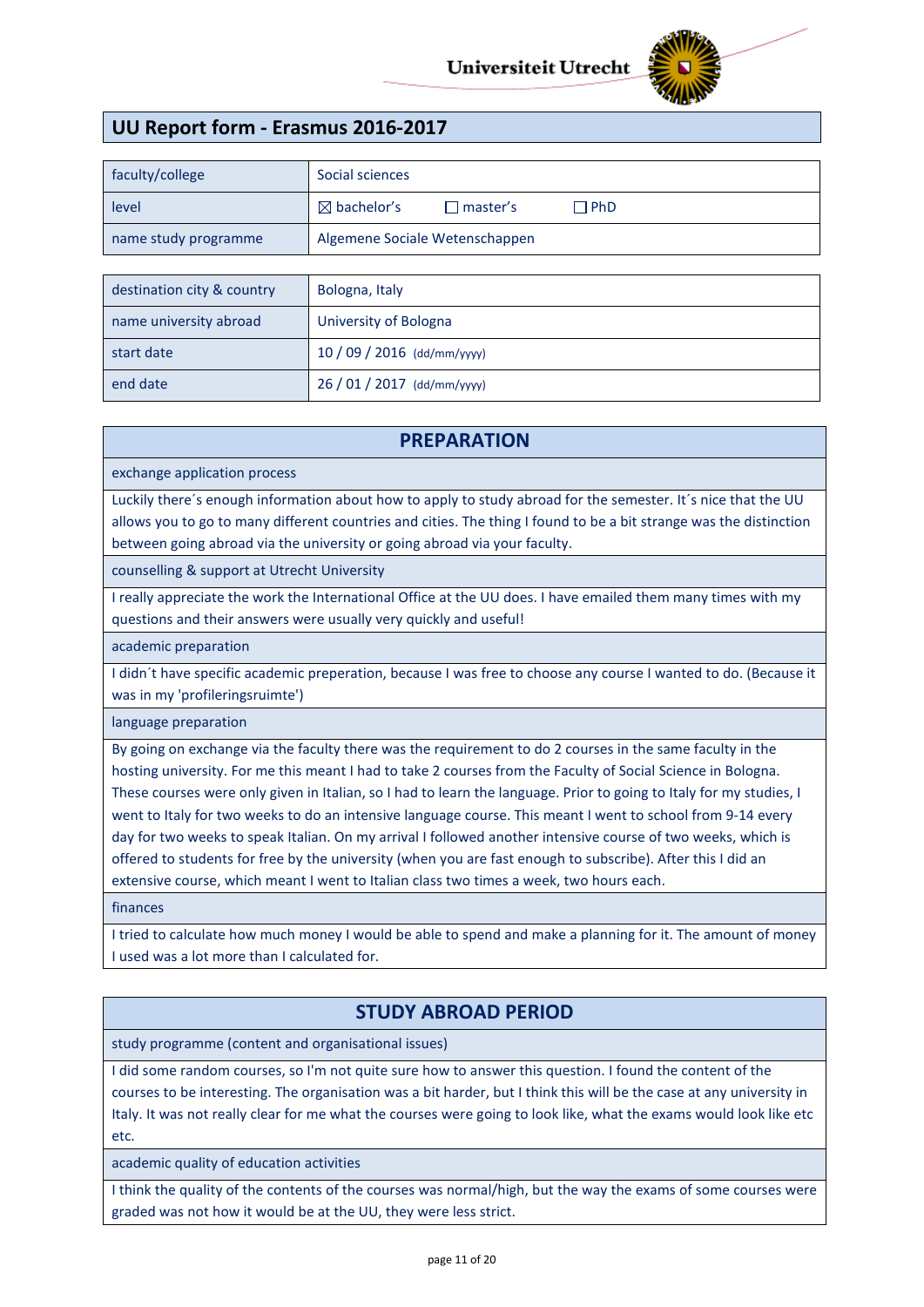

counselling & support at receiving university abroad

I had really good support at the university abroad. I emailed a woman who worked at the international office in Bologna, and she always emailed me back very soon.

transfer of credits

Not yet completed, but will probably be fine.

# **STUDENT LIFE**

#### welcome & orientation programme

I did not really understand why and when we had a welcoming meeting. It's possible that this was because I did not always read e-mails thoroughly. There was only one meeting in which something was explained about erasmus in Bologna. In this meeting they gave you your student card. Further information about how to subscribe to courses, how the courses were gonna be like in general I couldn't find anywhere. When I had important questions I just emailed the International Office, but it would have been nice if they would have given some information about how studies in Bologna normally go, because everybody comes from different universities with different normalities.

accommodation

It is VERY hard to find a room in Bologna. You should really start looking as soon as you know you will be going there. You shouldn't have too many requirements.

leisure & culture

Going out in Bologna is very nice, every night there is something to do. Also the city is really italian with beautiful buildings and a lot of churches. There are some museums as well, some of which you can enter for free with your student card.

suggestions/tips

# **CONCLUSIONS**

would you recommend this university/destination abroad to others? please explain

I would really recommend studying here. I personally love Italy with its buildings, coffee and ice cream, so for me it was ideal living in Bologna.

do you have any additional advice or comments?

As I wrote before, there is a BIG need for rooms in Bologna. Try doing everything you can and start looking for a room as soon as you know you will go to Bologna, and watch out for scams online.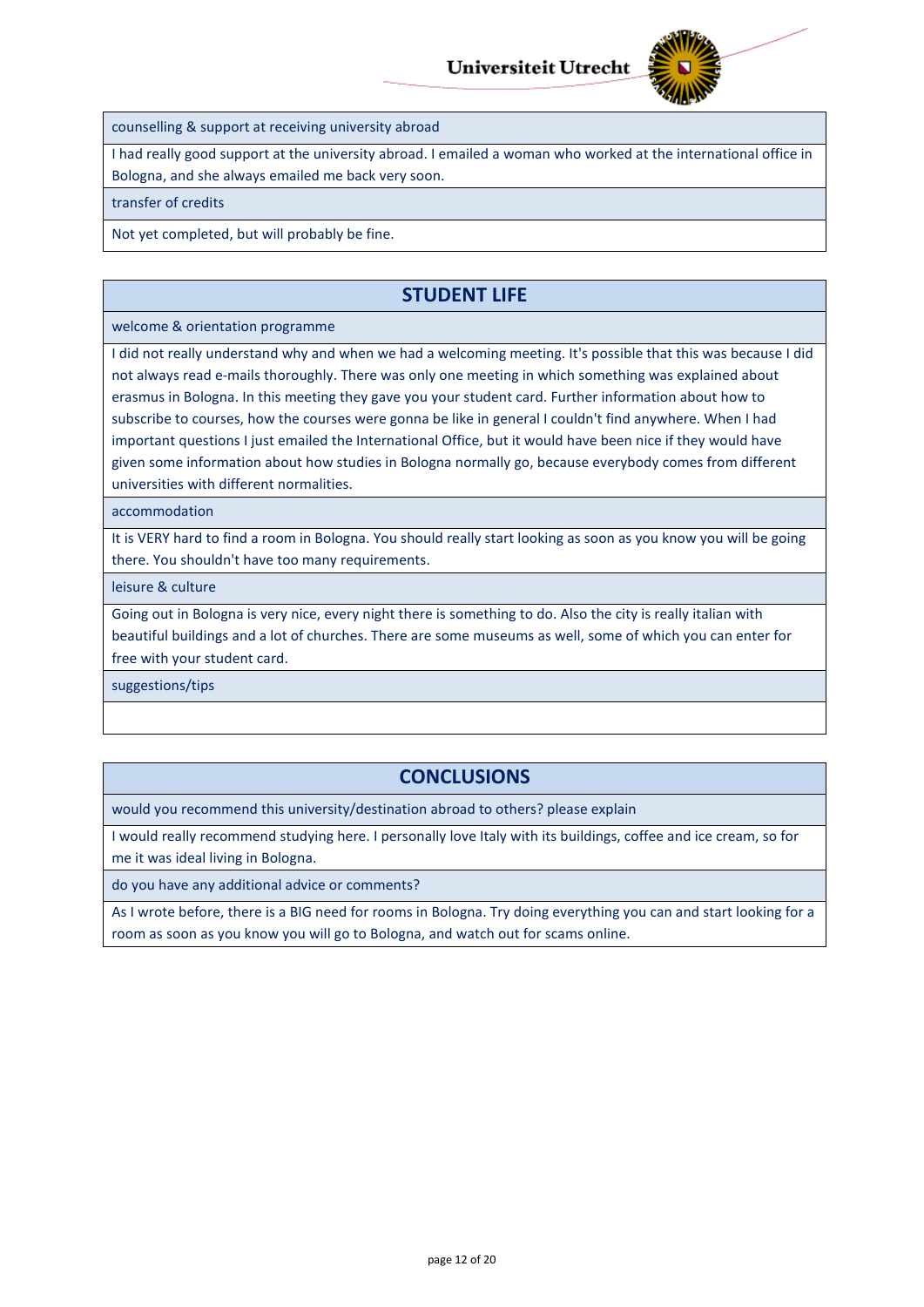

# **UU Report form - Erasmus 2016-2017**

| faculty/college            | Social and Behavioral Sciences                          |  |
|----------------------------|---------------------------------------------------------|--|
| level                      | $\boxtimes$ bachelor's<br>$\Box$ master's<br>$\Box$ PhD |  |
| name study programme       | <b>Pedagogical Sciences</b>                             |  |
|                            |                                                         |  |
| destination city & country | Bologna, Italy                                          |  |

| name university abroad | Alma mater studiorum        |
|------------------------|-----------------------------|
| start date             | 19 / 09 / 2016 (dd/mm/yyyy) |
| end date               | $20/01/2017$ (dd/mm/yyyy)   |

#### **PREPARATION**

exchange application process

The first of december 2015 there was the application deadline for studying abroad. I mangaged to submit my application formats on time and after this it was waiting for the results. The application process is not hard, but asks some time to prepare and manage everything. You need to overthink your study programm, the courses you want to do abroad, but also when you come back home. Moreover a financial plan is asked and a motivation letter, which is rather important. March 2016 I got the happy message I was accepted! Even at my first choice: Bologna, Italy.

counselling & support at Utrecht University

For questions and problems, the International Office of the Social behavioral sciences faculty is happy to help you. They know (almost) everything about the exchange procedure and going abroad. The office replies quickly on emails and is very helpful.

academic preparation

For the courses I planned to attain in Bologna, my academic preparation at the University of Utrecht was sufficient, and it was not necessary for me to follow extra courses as academic preparation.

language preparation

At the University of Bologna, most courses are tought in Italian. I knew that within my faculty all courses would be in Italian. This meant: learning Italian! A beautiful language, and I enjoyed learning this new language very much. However, if you have difficulty with learning languages, I would advice to calculate enough time to study and obtain a sufficient level. I started learning Italian at the beginning of April 2016, when I knew for sure I was accepted. I managed, but if you have difficulty with languages, I would take some more time. I learned by selfstudy and a course togheter with an other Erasmus student of my study who would go to Italy.

finances

Costs differ from country to country. The Erasmus grant takes this in concideration with the amount of money they offer. The Netherlands is a quite expensive country, so for me Italy was not a financial disadvantage. You pay your normal studycosts at the University of Utrecht and you will get your 'normal' basic grant of the government (if you get this), so your financial situation does not change that much. For extra costs, you get the Erasmusgrant. With this financial support, I managed all the costs during my stay abroad.

## **STUDY ABROAD PERIOD**

study programme (content and organisational issues)

School of Psychology and Education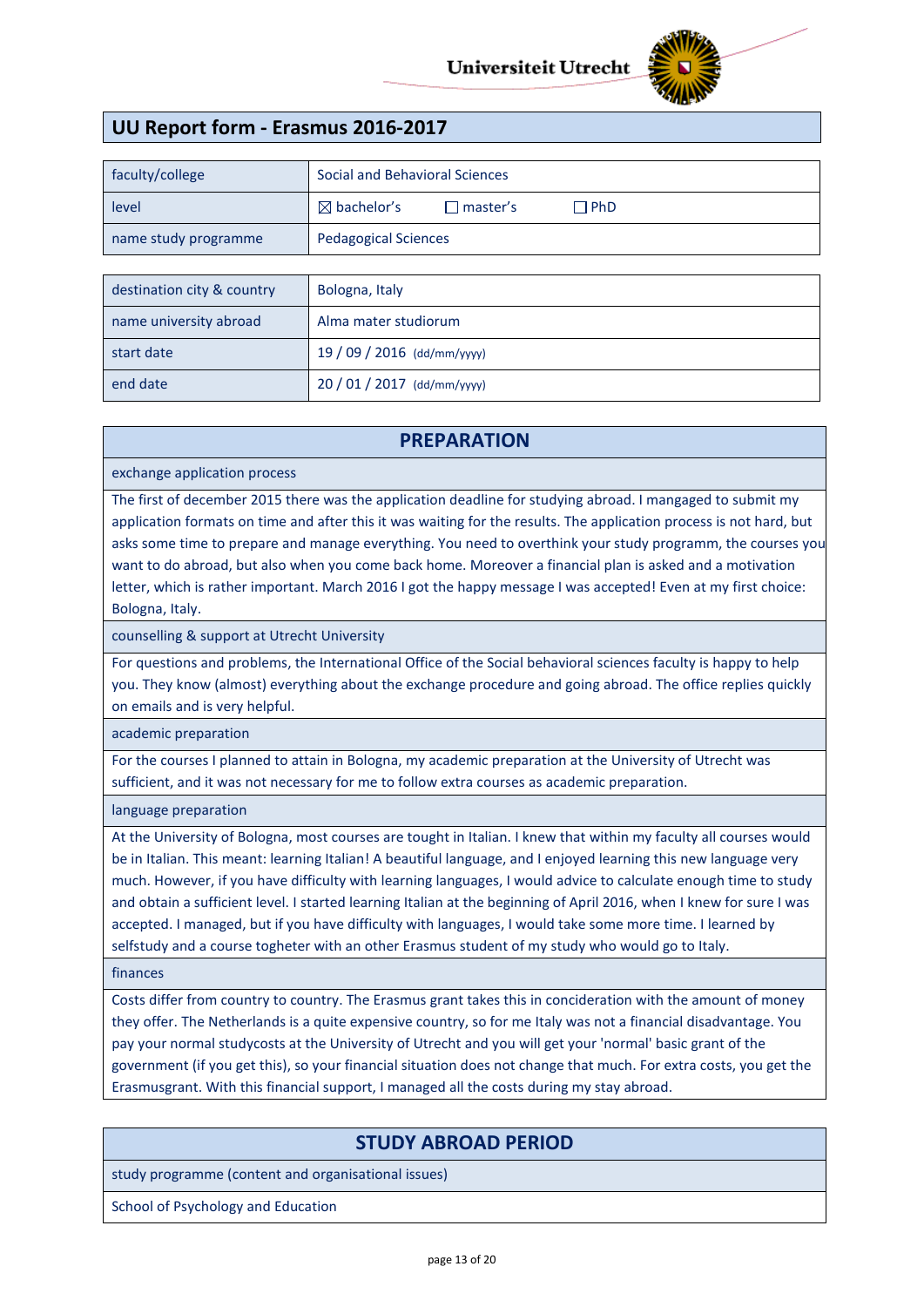

#### academic quality of education activities

The academic quality of education activities was good for the regular program, which included for me two courses at the School of Psychology and Education. Besides this, I participated a course at the School of Arts, Humanities and Cultural heritage, named: "Introduction to Italian Culture". Last semester was the first time this course was held. I really liked to learn more about some typical Italian topics and Italian culture. In this course, however, is some room for improvement, probably because it was the first time. The general level of English of the professors was not the best, and there can be some improvement made on organisational level as well.

counselling & support at receiving university abroad

In Bologna the International Office is very willing to help you as well. You can ask for help whenever you want. There is a large amount of international students, so it can take some time, but they are very kind and helpful.

transfer of credits

The University of Bologna uses the Europian system of ECTS credits, like Utrecht, so the credits of the courses will be transferred in my study program. After you come back in Utrecht, the examinationcommission will decide on which Dutch notes will be given to the courses you attained and passed.

# **STUDENT LIFE**

welcome & orientation programme

The first weeks there were several "welcome day's" and information lectures. The faculty of Psychology and Education also offered a "Buddy program" which I participated. My buddy helped me through the semester when I had questions. Besides this, there are two associations for Erasmus/exchange students in Bologna where you can buy a membership and participate a lot of nice excursions and other social events.

accommodation

I found my accommodation by myself after a lot of searching on the internet. Bologna is a real student city with many students looking for a room (especially in September). This means that it is not easy to find a place. Many people also prefer students who will stay for a year instead of a semester. But eventually everyone finds something. I had the best accommodation I could wish for. A great location with amazing flatmates (two other Erasmus students and the Italian owner of the flat).

leisure & culture

Italy is a great cultural country with a lot of possibilities to explore some great cities and historical places. With my Erasmus friends, we made some trips to other cities, which was great! The associations also offer nice trips and social/cultural activities.

suggestions/tips

To meet new people, who are in the same situation as you, I would recommend to become a member of the international/exchange assocation. It is a very nice way to meet people from all over the world!

# **CONCLUSIONS**

would you recommend this university/destination abroad to others? please explain

I would certainly recommend the University of Bologna. The city is amazing, also for students: a relaxed but lively atmosphere and very nice and warm people. The University of Bologna also has a good name in the academic scene of Italy.

do you have any additional advice or comments?

I would recommend everyone to go abroad, if this is possible for you of course. It is a great experience, you learn a lot, in particular on personal level and it is so much fun!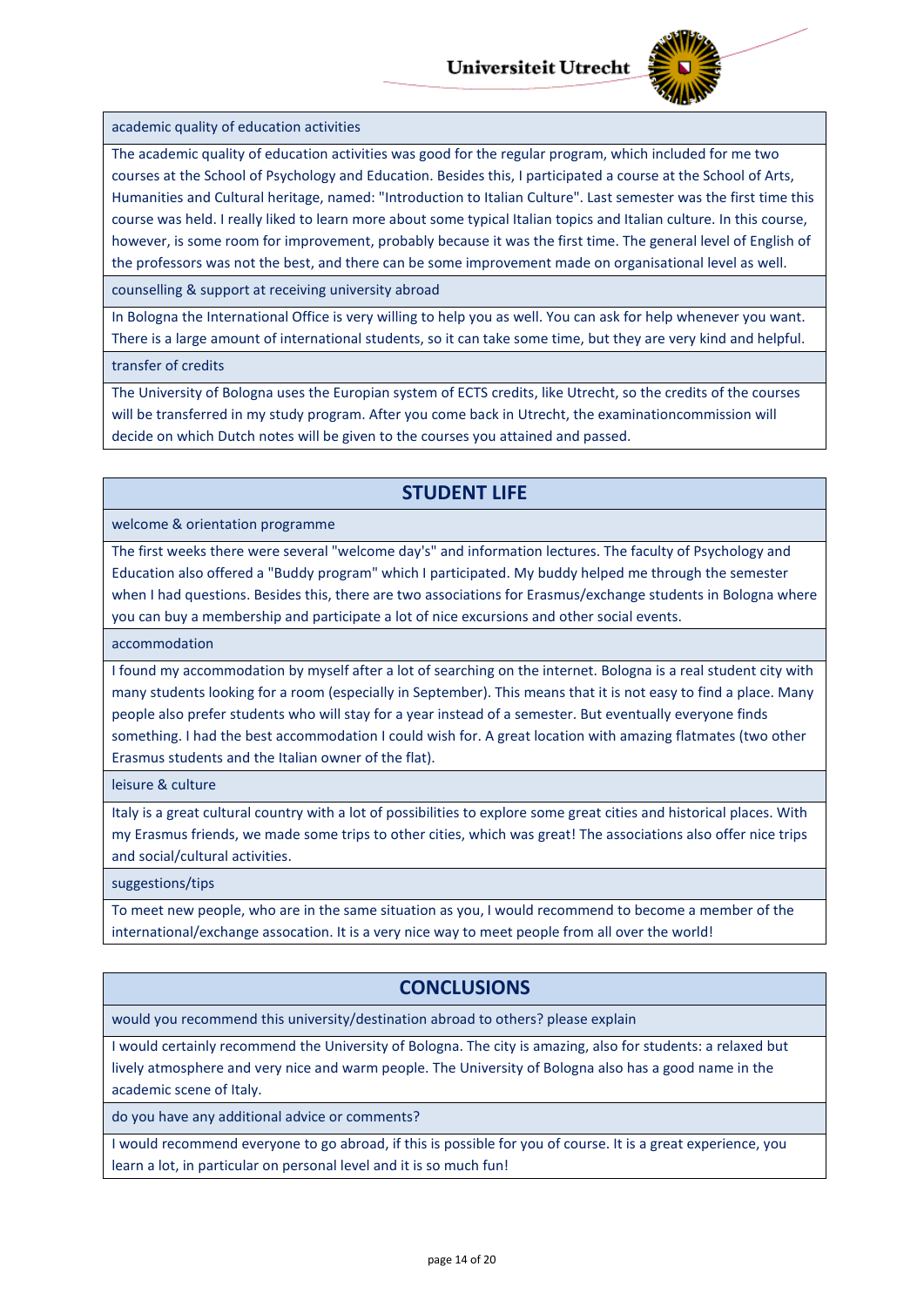

# **UU Report form - Erasmus 2015-2016**

| faculty/college      | Sociale Wetenschappen                                   |  |  |
|----------------------|---------------------------------------------------------|--|--|
| level                | $\boxtimes$ bachelor's<br>$\Box$ PhD<br>$\Box$ master's |  |  |
| name study programme | Pedagogische Wetenschappen                              |  |  |
|                      |                                                         |  |  |

| destination city & country | Bologna, Italy            |
|----------------------------|---------------------------|
| name university abroad     | Università di Bologna     |
| start date                 | $10/09/2015$ (dd/mm/yyyy) |
| end date                   | $11/12/2015$ (dd/mm/yyyy) |

#### **PREPARATION**

exchange application process

The application process was sometimes a bit difficult, because the university of Bologna sometimes had no idea what was expected of them. That is why having forms signed by the right person was really hard, thanks to which I almost missed my deadline.

counselling & support at Utrecht University

The counselling and support at Utrecht University was ok. It was possible to request a meeting to get advice on the Erasmus exchange and when I sent them an e-mail, I got a quick reaction.

The only thing that did not go well, is that I never knew to which e-mailadress I had to send an e-mail, because there are many distinct parties involved in the Erasmus process and with many different e-mailadresses (erasmus@qdesk.uu.nl, fssosz11@gmail.nl, exchange@qdesk.uu.nl, io.sbs@uu.nl, ubd.oo.region1@uu.nl, verslagen@internationaloffice.uu.nl etc.). I also sent an e-mail to ask if my file was completed. I got the reaction that that was the case, and 2 days later someone else sent me an e-mail to ask for some file of which the other person had not yet spoken before.

academic preparation

I did not need any academic preparation: the level of the courses was fine for me.

language preparation

I did not need any language preparation: the level of the language used in the courses was fine for me.

finances

To live and study in Bologna, I used a bit more money a month than in the Netherlands. Also, the first month I had to spent more money, for example for the contract of my room, for buying a bike and for a medical check that is obligated before you can go sporting.

# **STUDY ABROAD PERIOD**

study programme (content and organisational issues)

The content of the courses was interesting, even though it was not really difficult.

The organisation was usually not that good. For example, there were a lot of times when the students did not fit into the room, so they had to sit on the stairs in between the seats or stand in the back (which makes it difficult to make notes).

academic quality of education activities

The content of the courses was not really difficult. It was easy compared to my courses in the Netherlands.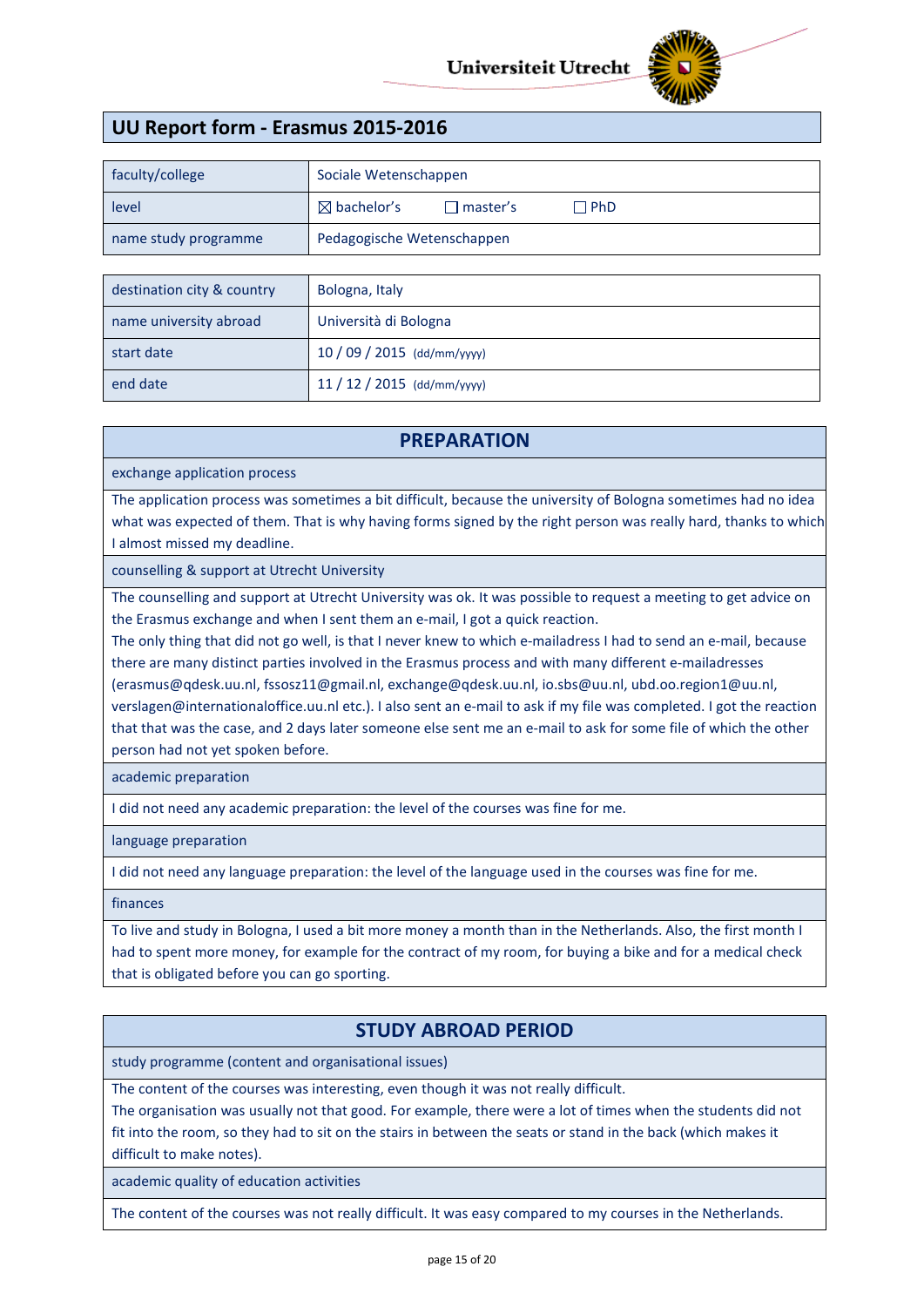

counselling & support at receiving university abroad

At the university of Bologna, it was really difficult to get information and to ask for help. Not only did people of the university react really late at questions through e-mail, also their opening hours were not clear and on the internet, there were no phone numbers available. After having gotten an e-mail back, in which they did not answer my question, I could call them because there was a phone number underneath the e-mail. They were never available when I called, though.

#### transfer of credits

The transfer of credits was understandable, I got a slightly lower grade at Utrecht University than at the Università di Bologna. When I requested information about that, the exam committee let me know that it was easier to get a high grade at the Università di Bologna, so that is why they transferred it like this.

#### **STUDENT LIFE**

welcome & orientation programme

Before leaving, the university of Bologna sent me a helpful booklet about studying at their university. The only valid information that was missing, though, was the address at which we had to do the check-in. Fortunately, I went to Bologna two weeks before the courses started, because they sent me to 7 different addresses across the city and so I lost 4 days searching for the check-in (also because all of the places they sent me to were only open for 2 hours a day, so after standing in line I was already to late to go to the next address they sent me to). After having checked in, I went to an information meeting. This was helpful, but I also missed some important information.

accommodation

Searching for a room in Bologna was a bit difficult, because a lot of people do not want you to stay less than 6 or 10 months and a lot of them also do not want Erasmus students. It helps if you speak Italian, but still it is rather difficult. Before you get there, you can hardly search for a room, because they want you to come over. It gave me a lot of stress though, to have to search for a room when my courses almost started and when I almost had to get out of the b&b I stayed in.

leisure & culture

While studying at the university of Bologna, it is a good idea to subscribe at ESN, ELBo and/or ESEG Erasmusland Bologna. Here you can meet other Erasmus students and you can visit some cities with them or do cultural activities such as making pasta.

suggestions/tips

I would also recommend the sporting facilities linked to the university. To be able to sport, you have to get a medical check, I would recommend doing that as soon as possible and come early, because they only help 15 people a day and I had to go back 4 times before I could finally go sporting.

## **CONCLUSIONS**

would you recommend this university/destination abroad to others? please explain

I would recommend this university abroad to students who are able to cope with uncertainty well. For me, it was a bit too much stress because information kept changing, was unclear or came too late.

do you have any additional advice or comments?

Start in time with the things you need to do. Also, a few weeks before, send an e-mail to ask at which address you have to check-in and what are the opening hours.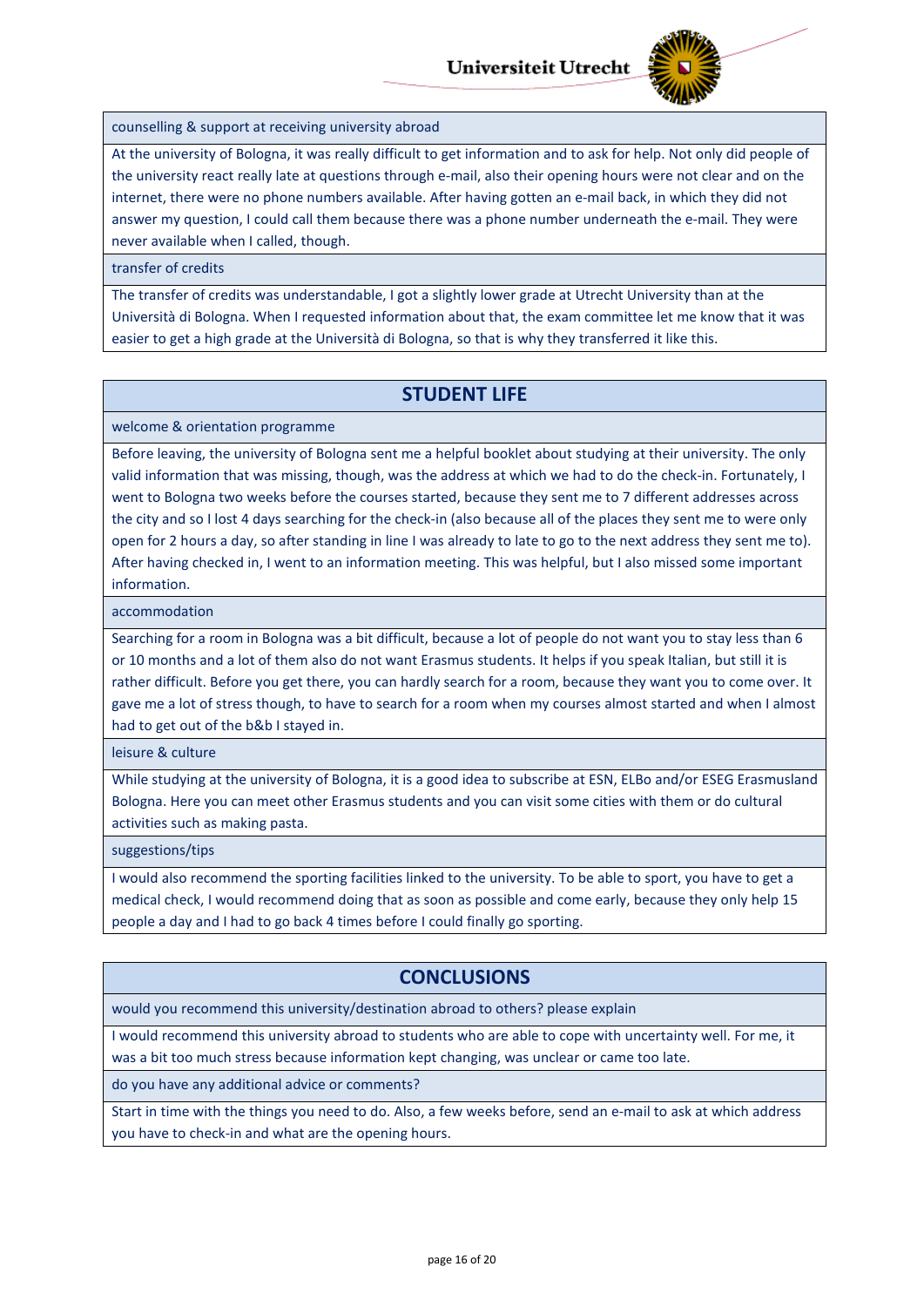

# **UU Report form - Erasmus 2015-2016**

| faculty/college            | Social sciences                                         |  |  |
|----------------------------|---------------------------------------------------------|--|--|
| level                      | $\boxtimes$ bachelor's<br>$\Box$ master's<br>$\Box$ PhD |  |  |
| name study programme       | Pedagogical sciences                                    |  |  |
|                            |                                                         |  |  |
| destination city & country | Bologna, Italy                                          |  |  |

| name university abroad | Università di Bologna       |
|------------------------|-----------------------------|
| start date             | $01/09/2015$ (dd/mm/yyyy)   |
| end date               | 03 / 02 / 2016 (dd/mm/yyyy) |

#### **PREPARATION**

exchange application process

I knew already from the beginning that I wanted to go abroad, so I went in my first year to the informationevening. There I heart all the things that I had to do for the application process. And later during the aplication process I had a lot of contact with the International Office at my university.

counselling & support at Utrecht University

The International Office offered me a lot of help, I could ask anything!

academic preparation

My academic preparation where the classes I folowed in my first two years before I went to Bologna, Italy. There I continued with following subjects that were related to my study programme.

language preparation

I had to follow my classes in Italian and I've learned Italian before. I've done this before I started studying at the university here in Holland. I had a gap year and in this gap year I've been to Rome for a couple of months. There I've followed a languagecourse and in this way I've learned Italian.

finances

I haven't only used the Erasmus+grant. This was a part of my finances. I also had my parents who supported me and I had saved a lot of money before I went to Bologna with my job that I've next to my study here in Holland.

## **STUDY ABROAD PERIOD**

study programme (content and organisational issues)

At the beginning it was all a little bit confusing for me, because it works totally different in Bologna at the university. For example, I had to make my own schedule of classes with the subjects that were possible to follow at the same time. Another thing is that I didn't had to subscribe myself for the classes, but only for the exams.

academic quality of education activities

The academic quality of the education activities was good, but it was different. Because I only had classes where the teacher spoke the whole time and there weren't active classes, where I as a student had to do something.

counselling & support at receiving university abroad

I haven't got that much counselling and support at the receiving university abroad. But that was when I got there. Before I got there I had a lot of contact with the person I could contact and she always sended really fast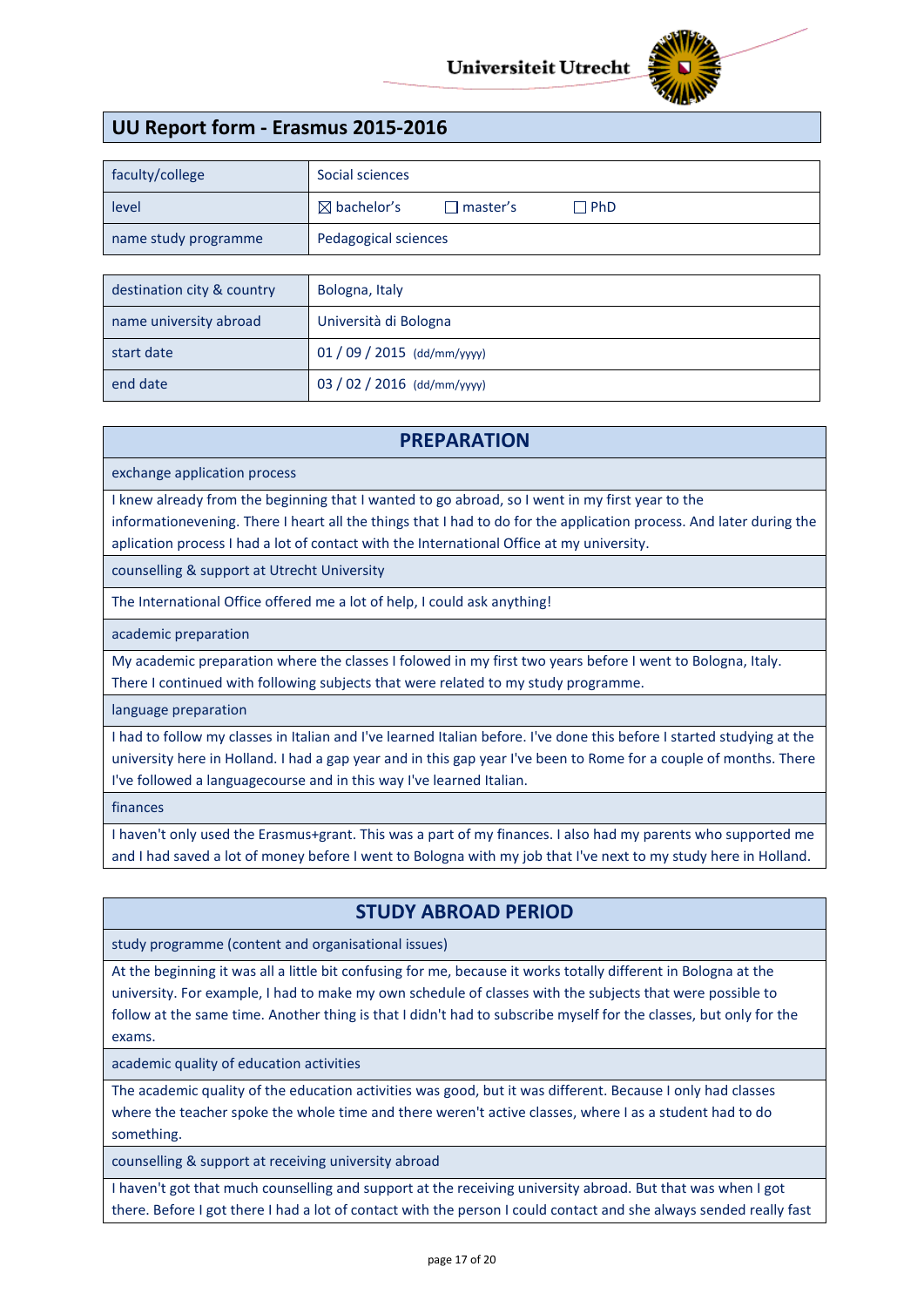

an email back. When I got there I've maybe seen my contactperson ones or twice and from then I noticed that i had to arrange it almost all by myself en that they let you really free to do it your own way.

#### transfer of credits

The transfer of credits went really fast and good. They immediately sended all my grades that were in the system to my university here on the day that I did my check-out at the International Office in Bologna. I also got an email and i got an email when my university here in Holland had received my grades.

### **STUDENT LIFE**

#### welcome & orientation programme

The welcome & orientation programme was in my eyes a little bit too late, because it was after I had to 'subscribe' for my subjects. And at the welcome & orientation programme they told everything you had to know earlier in my eyes, because then it would have been a lot easier to arrange everything for the courses.

#### accommodation

There's no campus so I've searched on facebook at groups and on the website www.housinganywhere.com, which I received from the university when I asked if they knew where I could look for a place, for a place to stay. I started already in June to search for a place from september until january/february and eventually I've found something on housinganywhere.com

#### leisure & culture

To do things in your freetime there's a lot to offer. There are several organisations for the international students who organise all kind of activities. It's also that Bologna is situated really central, so you can go to a lot of other cities by train to visit it.

suggestions/tips

Look for a place as accamodation where you live with Italians, then you're obligatory to speak Italian and then it get's better and better really fast. And if you wanna play your sport, look if there's a normal club besides the university. Because I've played fieldhockey for example at a regular club and it was a really great experience to this!

# **CONCLUSIONS**

would you recommend this university/destination abroad to others? please explain

I would recommend this destination for sure, because the university is the oldest of Europe and there's a really good atmosphere. And Bologna is a wonderfull city, It's big, but not to big. I almost felt immediately as I was at home. An other thing is, what I said before, it's situated really central, so it's easy to go by train to other cities to visit them. And it's a real studentcity, there are students everywhere, what makes the atmosphere in the city really nice and there are so many thngs to do in this city. There were almost every weekend little festivals and stuff like that.

do you have any additional advice or comments?

If you're going the first semester, be on time with searching for accomodation. And another advice is that it's really important that you're already at a good level of your Italian. The last thing is that be aware of that you need arrange/ figuring out a lot on your own at the university.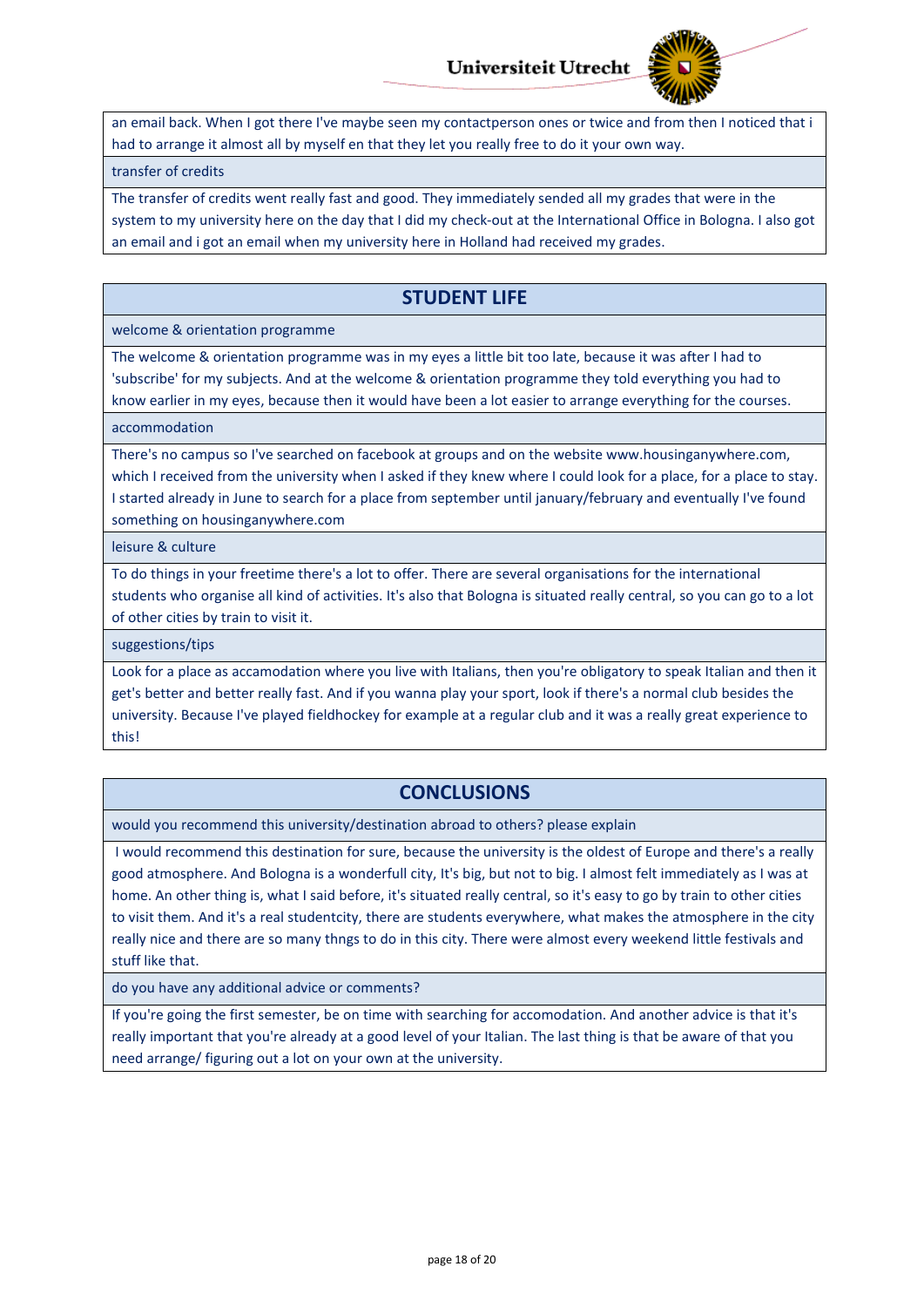

# **UU Report form - Erasmus 2015-2016**

| faculty/college      | Faculty of social and behavioural sciences |                   |            |
|----------------------|--------------------------------------------|-------------------|------------|
| level                | $\boxtimes$ bachelor's                     | $\sqcap$ master's | $\Box$ PhD |
| name study programme | psychology                                 |                   |            |

| destination city & country | Bologna, Italy              |
|----------------------------|-----------------------------|
| name university abroad     | Universitá di Bologna       |
| start date                 | $13/09/2015$ (dd/mm/yyyy)   |
| end date                   | 28 / 01 / 2016 (dd/mm/yyyy) |

## **PREPARATION**

exchange application process

I made an apoitment with the study advisor to discuss my courses that I needed to follow back home and made a study plan of the courses that I wanted to study in Bologna. I updated my CV and wrote a motivation letter.

counselling & support at Utrecht University

As mentioned before, I had a meeting with my study advisor. Besides that, I went to the International office a few times to discuss an exchange in Italy, cause of lot of things you have to take care of yourself, so I asked their advice and such.

academic preparation

I had already followed all my obligated courses at Utrecht, and I already had enough credits since I did my exchange in my fourth year of my Bachelor, so all the courses I was going to do in Bologna, were extra, so I had no specific topic to choose from.

language preparation

I started learning Italian approximately one year prior to my exchange, just self study from a book with grammar rules and vocabulary.

finances

I knew I would only get stufi for the first few moths of my exchange, after that it was just my erasmus grant, so I started saving a lot and working a lot one year before my exchange, so that I would have enough to cover for my expanses.

# **STUDY ABROAD PERIOD**

study programme (content and organisational issues)

Almost all the courses I had intended to follow, were not available (either different campus in another city or in the second semester), since this wasn't really clear from the beginning on the website (they only announce it about two weeks before the courses start). So I changed to a few other courses, since you don't register for a course, but only for an exam, in Bologna, this was very easy.

academic quality of education activities

I did notice that the level of the courses at Bologna is not as high as what you'd normally get in Utrecht. Furthermore, the workload was a lot less for each course. But I also followed an italian language course for Erasmus students from the University of Bologna and that was quite a lot of work.

counselling & support at receiving university abroad